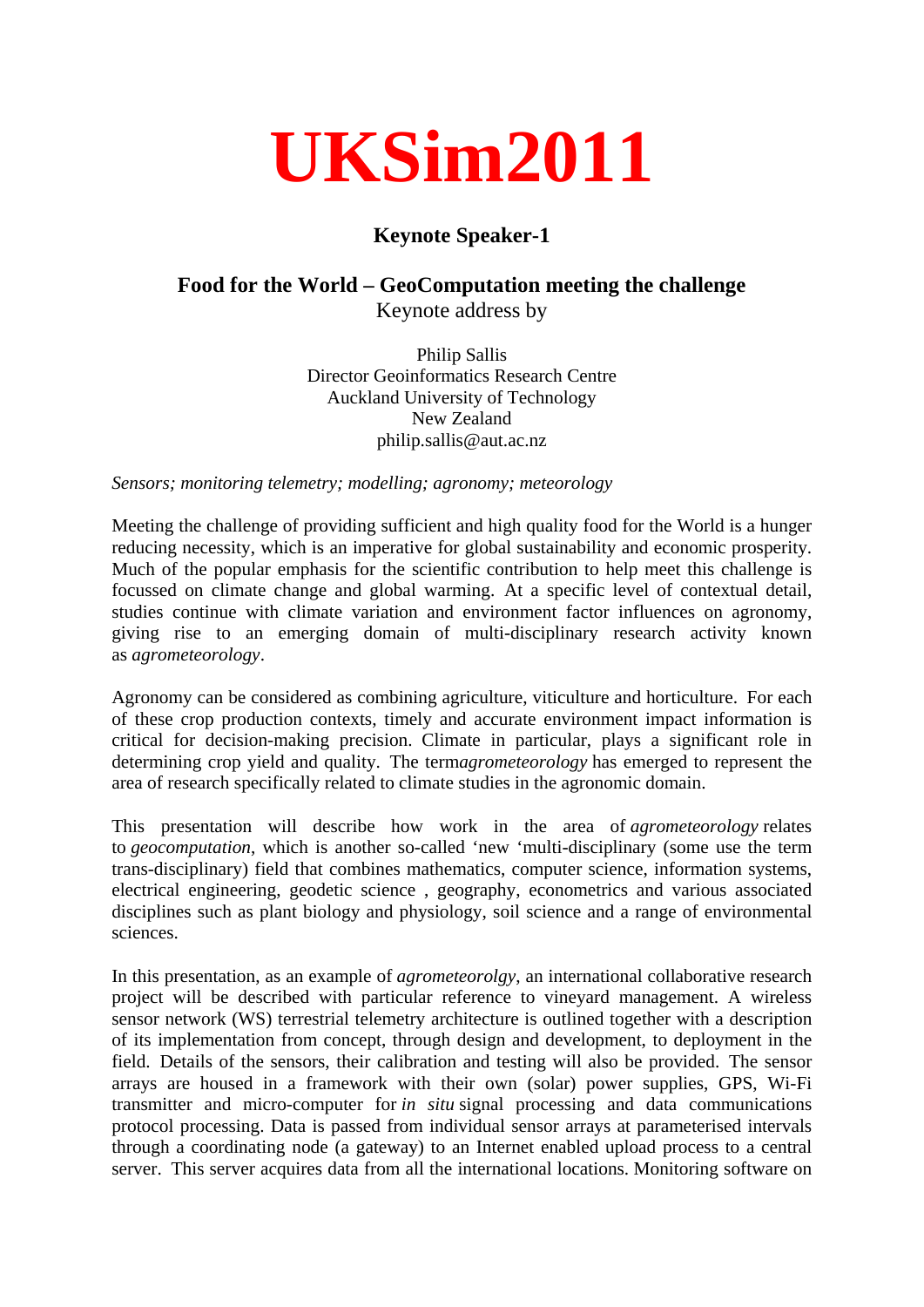the server provides immediate real-time reporting to each location while also populating a 'public' website, which illustrates analysed data in terms of actual and trend information. This information system and its use will be outlined.

Processing the monitored data for a variety of purposes requires geostatistical analyses and mathematical modelling. Some data is interpolated (using inverse distance weighting, kriging, etc) for use with GIS applications (some examples will be given) and in the case of estimation or prediction of single data values or events, models with more sophistication such as the ensemble Kalman filter (EnKF) are used.

The real-time monitoring system and web-based information system are designed for use by decision-makers. Some examples of this information being used by crop managers will be described, as will some research projects underway by members of the international scientific team.

## **Authors Biography**



Dr Philip J. Sallis completed a PhD in the area of meta- information process modelling at City University London in 1979. Since then he has held academic position in England, Australia and New Zealand, with past and current research professorships in the USA, Hong Kong and Chile. He was appointed to the Foundation Chair in Information Science at The University of Otago, New Zealand in 1987, a position he held for 13 years. In 1999 he became Deputy Vice Chancellor at the Auckland University of Technology (AUT) where he led the academic, research innovation and enterprise activities of the university. Choosing to leave

that role after a decade, he returned to full-time research and is now Director of the Geoinformatics Research Centre at AUT, while also retaining the position of Pro Vice Chancellor, assisting the Vice Chancellor with a range of strategic planning and ambassadorial tasks.

Philip's return to full-time research was for the most part because he wanted to pursue some ideas he had for environment monitoring and modelling related to agronomy. His keynote lecture describes how this idea took hold and how it has provided him with an opportunity for leadership of an innovative international collaboration of academics, scientists and practitioners, especially in the wine industry. He will outline the overall concept for the research programme, the wireless sensor Network (WSN) he and his colleagues have designed, built and deployed across eight countries together with the real-time environment monitoring software and web-base information system designed for use by managers and decision-makers in the field. He will also describe the data modelling approaches being used for estimation/prediction of event information and the range of projects being worked on by members of his international research group.

Since completing his doctoral studies Philip has been at the forefront of tertiary computing education for 35 years and held senior academic and research development positions. He has been a regular conference speaker, publisher of journal articles and books, designer of curriculum and member of numerous review committees including ACM, IEEE, SEARCC, the BCS and other international computing groups. He was for 3 years President of the NZCS during which time he was a chair of three NZ government commissions relating to